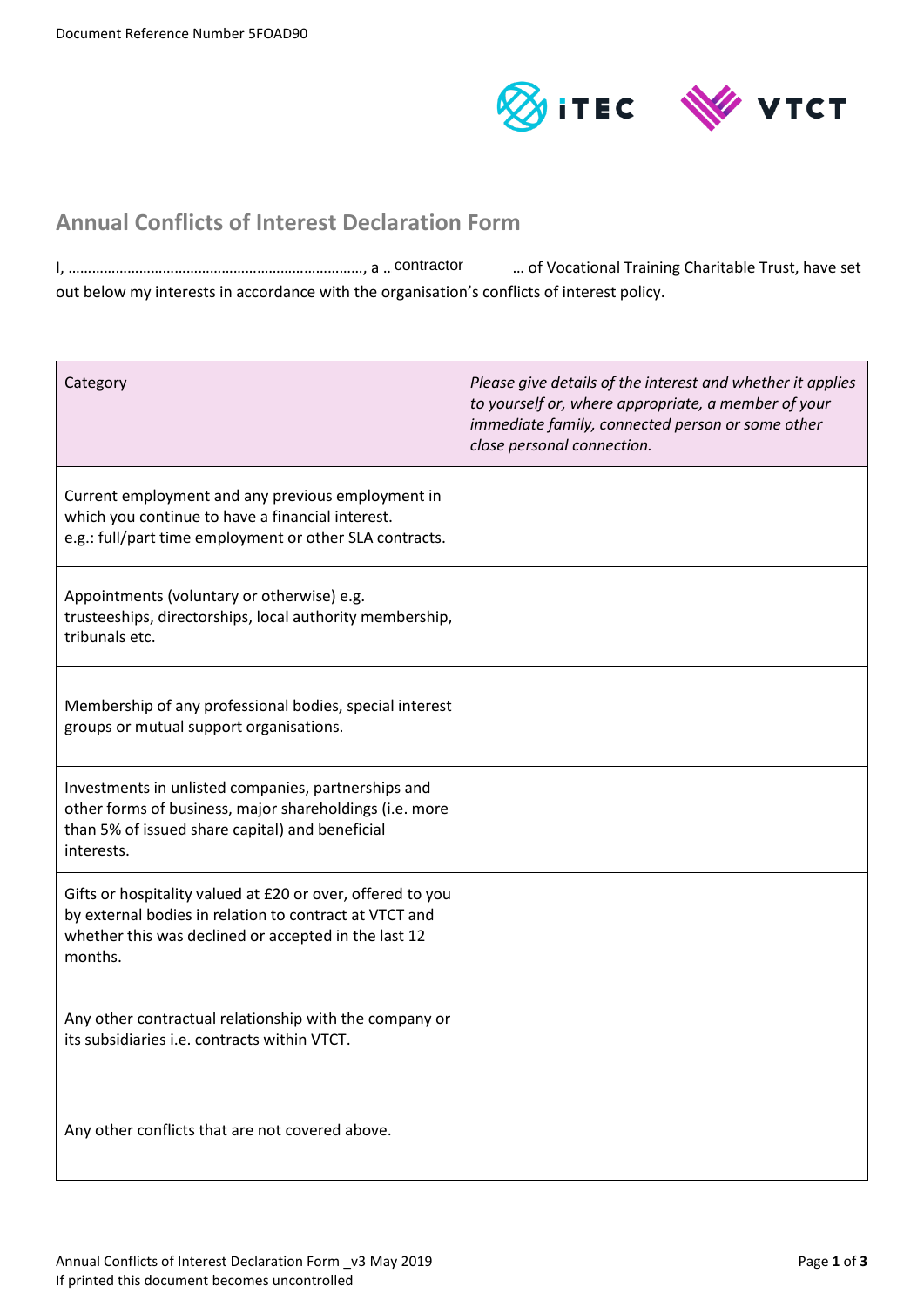

| <b>Category</b>                                                                                                                                       | Please give details, for the previous 12 months, including<br>date and outcome (or a nil response) |
|-------------------------------------------------------------------------------------------------------------------------------------------------------|----------------------------------------------------------------------------------------------------|
| Any criminal convictions or criminal proceedings in<br>progress.                                                                                      |                                                                                                    |
| Any finding by a court or any professional, regulatory or<br>government body of a breach of provision of any<br>legislation or regulatory obligation. |                                                                                                    |
| Any bankruptcy, arrangement with creditors, or similar<br>financial arrangement which has been applied and from<br>which I have not been discharged.  |                                                                                                    |
| Any disqualification from holding a directorship or<br>other public office.                                                                           |                                                                                                    |
| Any removal as a charity trustee by order of the Charity<br>Commission or High Court on grounds of misconduct or<br>mismanagement.                    |                                                                                                    |
| Any finding of malpractice or maladministration in<br>relation to a qualification (whether regulated or not).                                         |                                                                                                    |

**To the best of my knowledge, the above information is complete and correct. I undertake to update, as necessary, the information provided, and to review the accuracy of the information on an annual basis. I give my consent for it to be used in connection with my role with the company and for no other purpose.**

**Signed:**

**Date:**